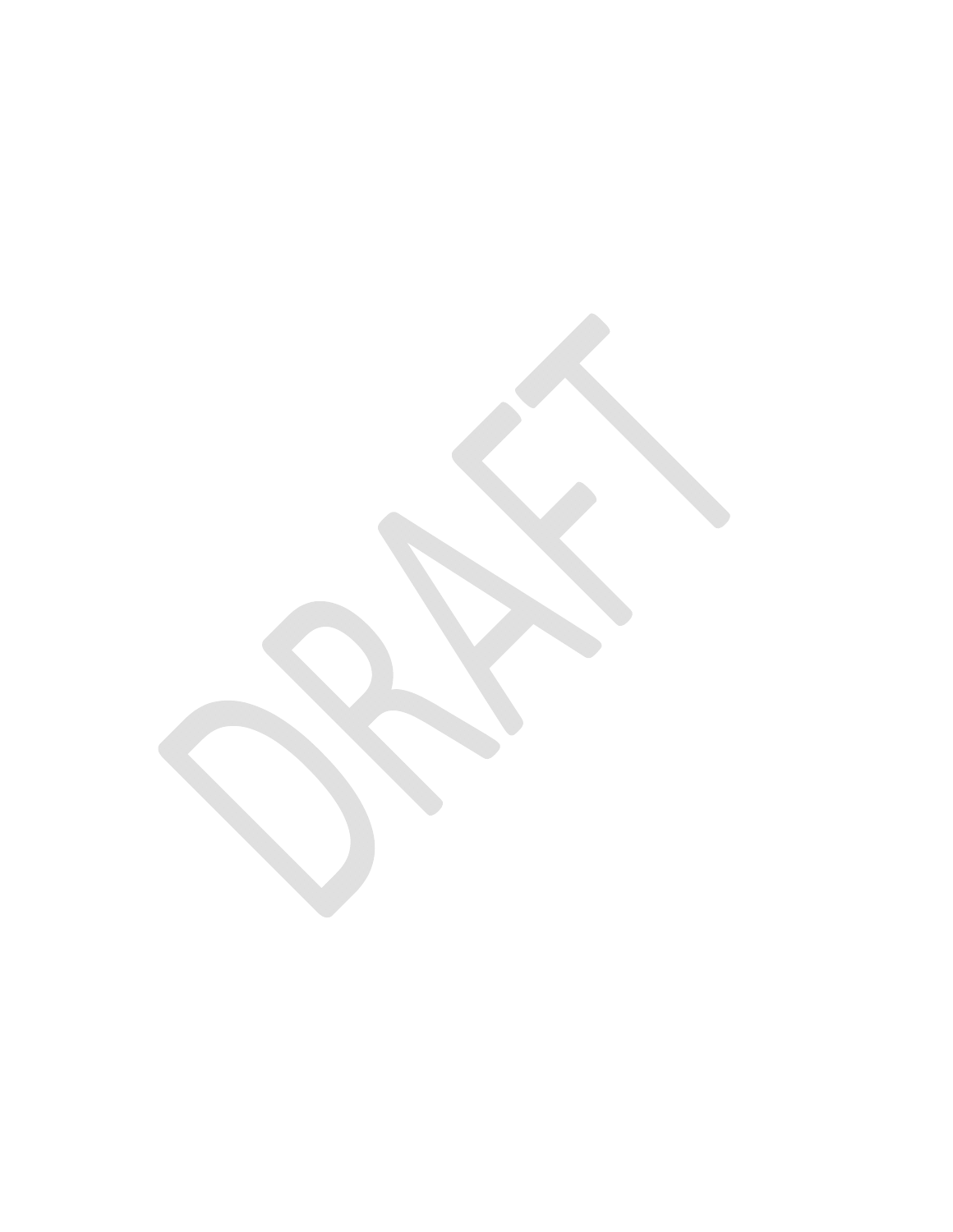# **BOROUGH OF PALMYRA MINUTES-SEPTEMBER 10, 2012**

# **CALL TO ORDER**

# **ROLL CALL:**

| <b>Present:</b> | Mayor Scheffler, President Brahl, Mrs. Dobbs, Ms. Riener, Mr. Dorworth, |
|-----------------|-------------------------------------------------------------------------|
|                 | Mr. Bostock, Mr. Norcross and Ms. Kane (student representative).        |
| Absent:         | None.                                                                   |

# **OPEN PUBLIC MEETINGS STATEMENT**

 Public Notice of this meeting pursuant to the Open Public Meetings Act has been given by the Borough Clerk in the following manner:

- A. Posting written notice on the official bulletin board at the Palmyra Borough Hall on January 12, 2012.
- B. Mailing written notice to the Burlington County Times, and the Courier Post Newspaper on January 12, 2012.
- C. Notice to All Council Members.

**APPROVAL OF MINUTES. Approval of minutes for July 9, 2012, Mr. Norcross made a motion to approve the minutes from July 9, Mr. Bostock second the motion. All members present voted in favor of the motion, Mr. Bostock and Ms. Dobbs abstained. August 6, 2012, Ms. Riener made a motion to approve the minutes of August 6, Mr. Norcross second the motion. All members present voted in favor of the motion. August 13, 2012, Mr. Norcross made a motion to approve the minutes from August 13, Ms. Dobbs second the motion. All members present voted in favor of the motion. Mr. Dorworth and Mrs. Riener abstained.** 

**COORESPONDENCE. Mayor Scheffler read an article concerning Assemblyman Danser introducing a bill to require all inspectors for revaluation and assessments of homes have a full background check and fingerprinting in respond to the issue with an inspector in Palmyra removing some medications from a home.** 

**Mayor Scheffler read a letter that was written to John Gural during his terms as Mayor of Palmyra expressing the wonders of the job as Mayor. The letter had been written by Emily Kane, student representative, when she was in grade school. Mayor Scheffler present Ms. Kane with the frame letter.** 

## **PROFESSIONAL UPDATES.**

**A. Discussion on conversion to flow base rate study. Resolution 2012-183, Resolution Awarding Environmental Resolutions Inc. A Contract For Sanitary Sewer Service Flow-based Rate Study & Conversation In The Amount Of \$25,500.00 Per Proposal Dated August 1st, 2012. Mayor Scheffler requested that this be held until next month for more review of a revised proposal submitted by Environmental Resolutions.** 

**B. Updates from ERI. (open house for sewer plant, HVAC). Mr. Hirsch discussed that the**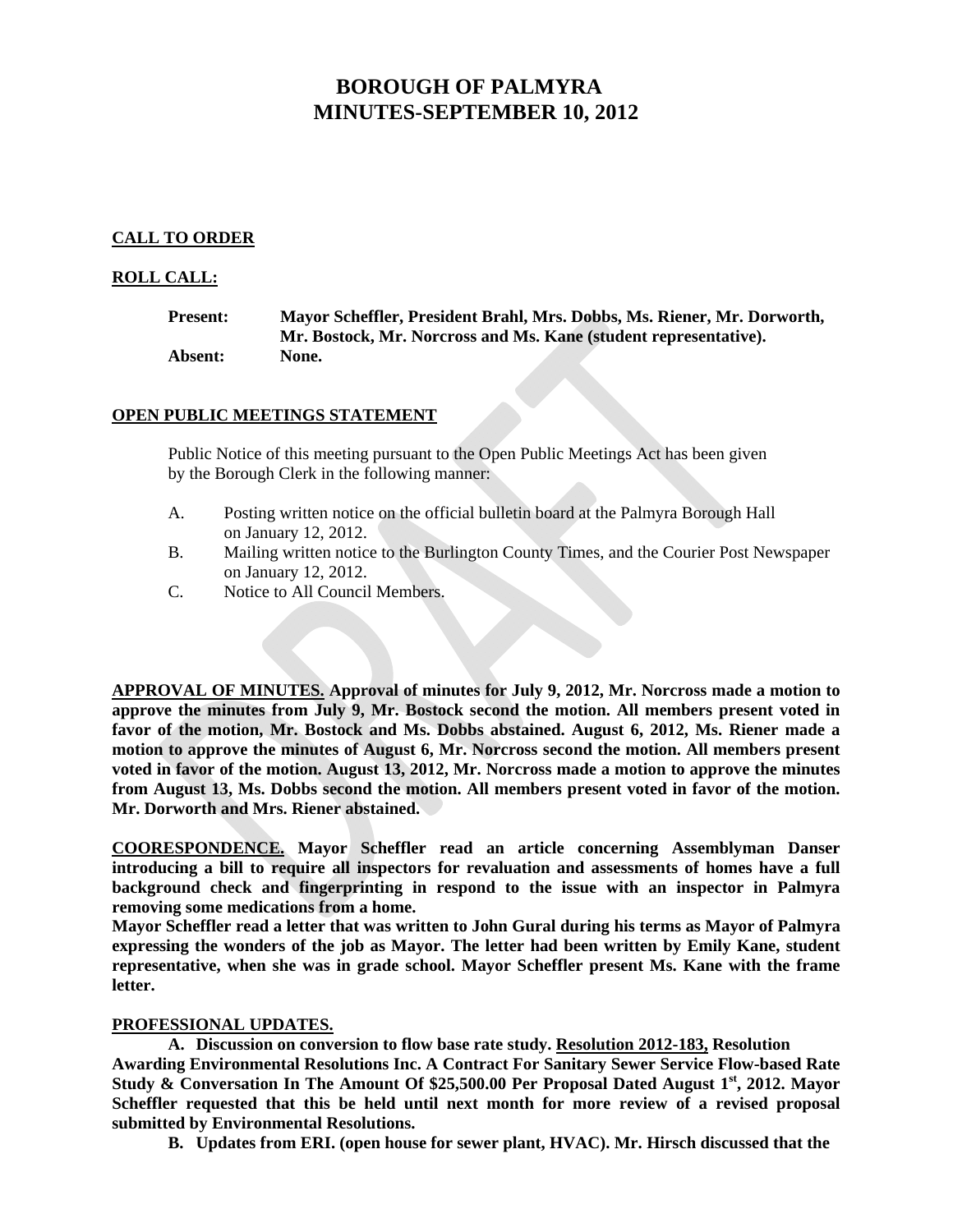**Borough has been discussing holding an open house for the sewer plant; the date has not been established. The chemical trial proposal to test effectiveness of magnius, increasing the ph. to help decrease the odor is in front of council. Mr. Gural discussed that he will request approval of a resolution under administrator report. Mr. Hirsch reported that the ADA contract for the handicapped ramps is on the punch list portion of the contract. There are a few crosswalks that still need stripping and some additional stripping that was added with a change order. President Brahl inquired if all of the crosswalks and ramps were going to be swept as part of the punch list? Mr. Hirsch explained that a lot of the soil is running off from the newly established plants and that it will be corrected as part of the punch list. The HVAC bids have been received and that Eagle Construction was the lowest responsible bidder. Environmental Resolutions is recommending award of the base bid. Mr. Rosenberg informed council that a letter of protest was received from another bidder, but that it is a mute issue with only the award of the base bid. Mr. Hirsch reported that police shed was awarded and that they were awaiting drawings for permits. Environmental Resolutions has submitted a proposal to rebid the firehouse generator, Mr. Gural will present the resolution for approval under Administrator report. All previous bids for the generator were rejected after discussions with the CFO and Administrator. Mr. Hirsch informed council that Parry Avenue would be going out to bid with construction to start in the spring. President Brahl inquired if Mr. Hirsch agreed to the language in the draft ordinance for sidewalks about using the language professional grade. Mr. Hirsch replied that he agrees that the permit should come from the construction official and that if there is a major issue, the engineers should be involved. Resolution 2012-188, Resolution Awarding HVAC System To Eagle Construction Services In The Amount Of \$550,500. Mr. Norcross made a motion to approve the resolution, Mr. Bostock second the motion. At the call of the roll, the vote was:** 

 **AYES: President Brahl, Ms. Dobbs, Mrs. Riener, Mr. Dorworth, Mr. Bostock, Mr.** 

**Norcross.** 

 **NAYES: None.** 

**C. Update from Land Engineering. (Market Street(PSE&G), Ethel B. Hardy Park,** 

**Community Center.) Mr. Gural reported that the work at the community center has started; Ethel B. Hardy Park has had the swing sets installed and are awaiting the swings. The gazebo should be installed in about a week. PSE & G is holding up the remaining work on Market Street, the engineers is awaiting the installation of the light fixtures. Mr. Gural discussed that there will be a proposal for the purchase of equipment for the community center, the state contract figures were used and the company is no longer under state contract. The proposal for Land Engineering to go out for the bid for the equipment will not exceed \$1,000.** 

**D. Police Department-update on Light Rail. Chief Pearlman informed council that he had**  met with NJ Transit about the Light Rail and that there will be another meeting on September 20<sup>th</sup>. **NJ Transit has set up their details in the borough and that they are attempting to be more proactive. Mrs. Riener inquired if there was an ordinance for panhandling in the borough. Chief Pearlman replied that there is a local ordinance and that the police department deals with it on case by case bases.** 

## **PUBLIC HEARING ON AMENDMENT TO BID BUDGET.**

**A. Resolution 2012-171,,Resolution Amending The Budget For The Palmyra Borough** 

**Business Improvement District For The Period From January 1, 2012 through December 31, 2012. President Brahl made a motion to open the public hearing on the amended budget, Mr. Norcross second the motion. All members present voted in favor of the motion.** 

**Mr. Radar-Harbour Drive inquired if the letter about the BID was available to the general public? Mayor Scheffler replied that it is located on the borough's website.** 

**No one else wishing to be heard, Mr. Norcross made a motion to close the public portion, Ms. Dobbs second the motion. All members present voted in favor of the motion. Mr. Norcross made a motion to approve the resolution, President Brahl second the motion. At the call of the roll, the vote was:**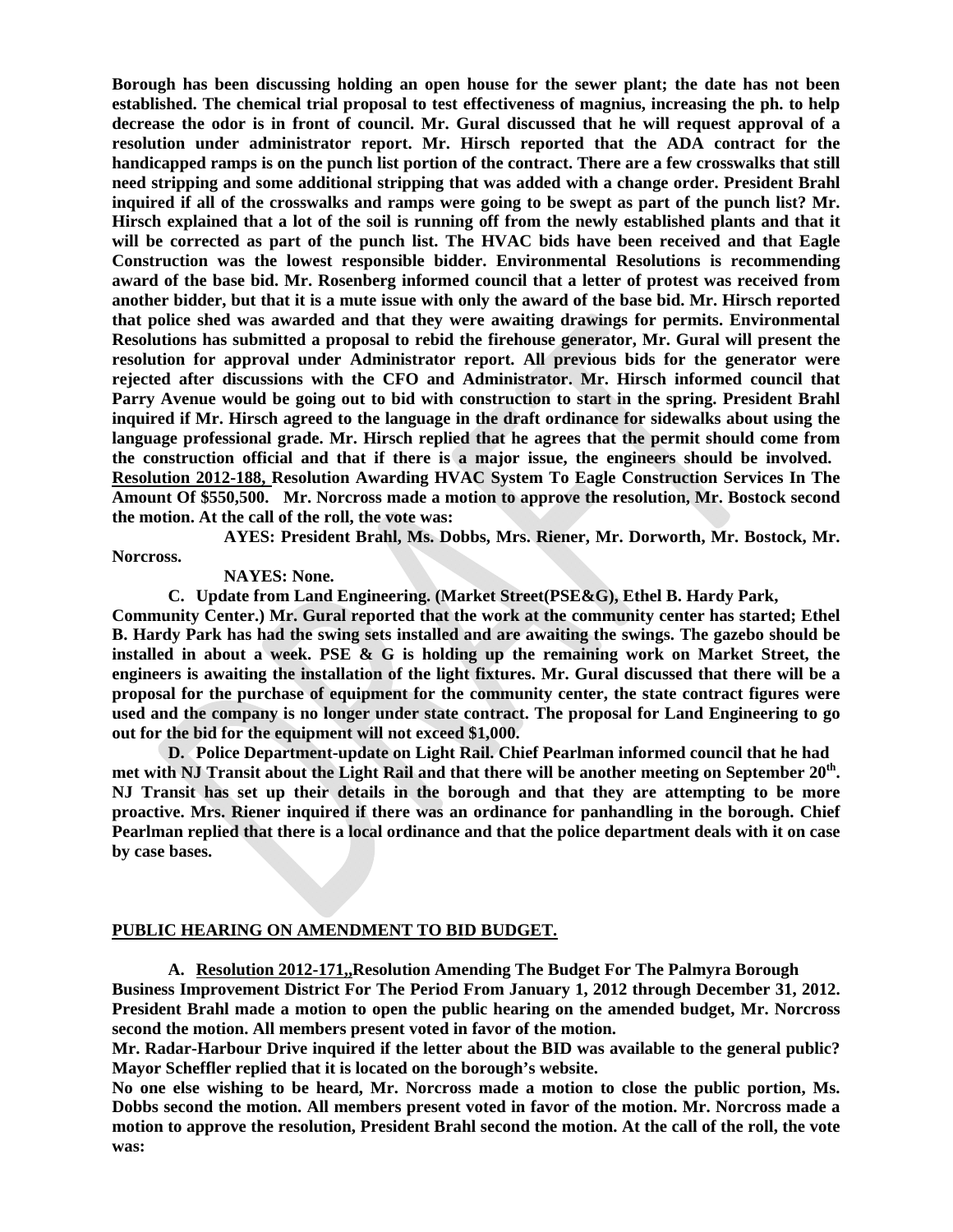**AYES: President Brahl, Ms. Dobbs, Mrs. Riener, Mr. Dorworth, Mr. Bostock, Mr. Norcross.** 

 **NAYES: None.** 

## **ORDINANCES ON SECOND READING.**

**A. Ordinance 2012-27, An Ordinance Of The Borough Of Palmyra Repealing Ordinance 2010-26 Creating A Special Improvement District For The Borough Of Palmyra. This ordinance was held till the next regular council meeting on October 9, 2012.** 

**B. Ordinance 2012-29, Ordinance Providing For Penalties For Violations Of Municipal Ordinances And Provisions Of The Borough Of Palmyra Code. Mrs. Riener inquired if this ordinance covered littering as well. Mr. Rosenberg replied that if the littering ordinance has no set violations or fines, it would cover it, but if there is already a fine in place that would precede this ordinance. President Brahl made a motion to open the public portion of the ordinance, Mr. Norcross second the motion. All members present voted in favor of the motion. No one from the public wishing to be heard, President Brahl made a motion to close the public portion, Mr. Norcross second the motion. All members present voted in favor of the motion. President Brahl made a motion to adopt the ordinance on second reading, Mr. Dorworth second the motion. At the call of the roll, the vote was:** 

 **AYES: President Brahl, Ms. Dobbs, Mrs. Riener, Mr. Dorworth, Mr. Bostock, Mr. Norcross.** 

 **NAYES: None. The ordinance was adopted on second and final reading and will take effect affect after publication according to law.** 

**C. Ordinance 2012-30, Ordinance Providing For A Handicapped Parking Space For 400 Legion Avenue. Mr. Rosenberg discussed that the idea was to have the police chief designated to give approval for the spaces, but that it is not permitted by law. Mr. Norcross inquired if temporary signage could be place while waiting approval. Mr. Rosenberg replied if the Chief of Police was comfortable with the approval and that the sign could be enforced. President Brahl inquired if the space was limited to the resident. Mr. Rosenberg inquired if council would like to attach a fee to the approval to cover the cost of the signage. Chief Pearlman discussed doing a review yearly of the handicapped spaces covered by the ordinance to see if it is still needed. Mrs. Riener discussed that she was not in favor of charging a handicapped person an additional fee. Mr. Gural recommended placing a clause in the ordinance with an expiration date or to amend the ordinance that it expires in two years from the date of approval for the space. President Brahl made a motion to open the public hearing on the ordinance, Mr. Bostock second the motion. All members present voted in favor of the motion. No one from the public wishing to be heard, President Brahl made a motion to close the public portion, Ms. Dobbs second the motion. All members present voted in favor of the motion. Mr. Norcross made a motion to adopt the ordinance on second and final reading, Ms. Dobbs second the motion. At the call of the roll, the vote was:** 

 **AYES: President Brahl, Ms. Dobbs, Mrs. Riener, Mr. Dorworth, Mr. Bostock, Mr. Norcross.** 

 **NAYES: None. The ordinance was adopted on second and final reading and will take effect affect after publication according to law.** 

**D. Ordinance 2012-31, Ordinance Amending Ordinance 2011-27 To Provide For And Determine The Rates Of Compensation Of Each Officer And Employee Of The Borough Of Palmyra For The Years 2011 and 2012. President Brahl made a motion to open the ordinance for a public hearing, Mr. Norcross second the motion. All members present voted in favor of the motion. No one from the public wishing to be heard, President Brahl made a motion to close the public portion, Mr. Bostock second the motion. All members present voted in favor of the motion. President Brahl made a motion to adopt the ordinance on second and final reading, Ms. Dobbs second the motion. At the call of the roll, the vote was:**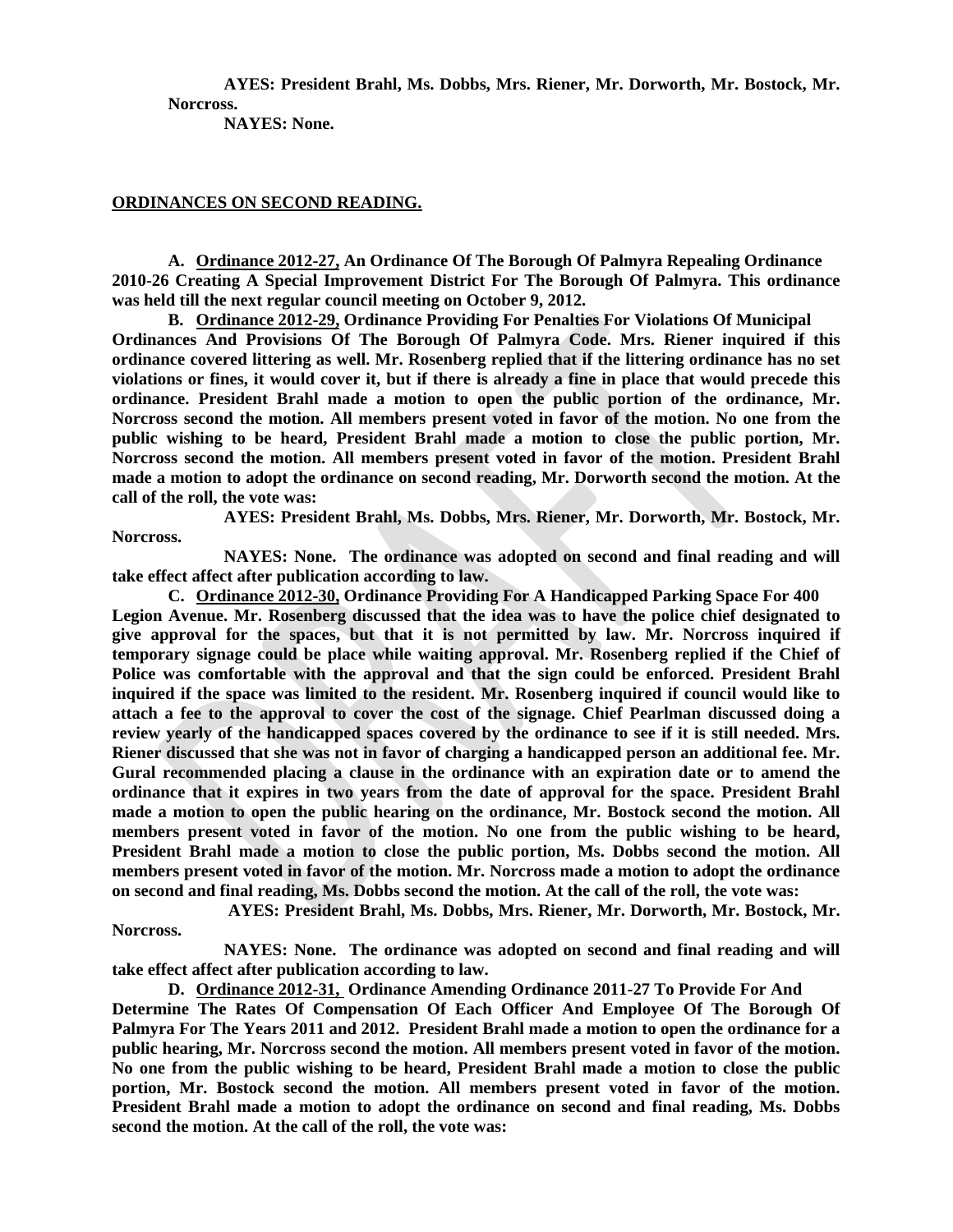**AYES: President Brahl, Ms. Dobbs, Mrs. Riener, Mr. Dorworth, Mr. Bostock, Mr. Norcross.** 

 **NAYES: None. The ordinance was adopted on second and final reading and will take effect affect after publication according to law.** 

**E. Ordinance 2012-32, Ordinance Amending And Supplementing Chapter 90 Of The Code Of Palmyra Schedule IV, Time Limit Parking (Morgan). Mr. Rosenberg requested that this ordinance be held until he could obtain some further guidance from council. President Brahl and Mrs. Riener will meet to review the ordinance. President Brahl made a motion to open the ordinance for a public hearing, Mr. Bostock second the motion. All members present voted in favor of the motion. No one from the public wishing to be heard, President Brahl made a motion to close the public portion, Mr. Bostock second the motion. All members present voted in favor of the motion. This ordinance will be held until the October 9th meeting.** 

## **ORDINANCES ON FIRST READING. (public hearing Oct. 9th Tues).**

**A. Ordinance 2012-33, An Ordinance Amending Chapter 197 Of The Code Of The Borough Of Palmyra. (peddlers, solicitors).Chief Pearlman recommends that the fees for the ordinance be lowered to allow for the charges for fingerprinting and background checks. Mr. Dorworth made a motion to hold this ordinance till the October caucus meeting on the 1st, Mr. Norcross second the motion. All members present voted in favor of the motion.** 

**B. Ordinance 2012-34, An Ordinance Amending Ordinance 2010-10 Fee Schedule.(Notary fees). This ordinance will allow the borough to charge \$1.00 per page for notaries. President Brahl made a motion to approve the ordinance on first reading, Mr. Norcross second the motion. At the call of the roll, the vote was:** 

**AYES: President Brahl, Ms. Dobbs, Mrs. Riener, Mr. Dorworth, Mr. Bostock, Mr. Norcross.** 

 **NAYES: None. The ordinance was adopted on first reading and will be heard on second and final reading after a public hearing on October 9, 2012.** 

**RESOLUTIONS. Consent Agenda- Items A-D will be enacted as a single motion, if any resolution needs additional discussion it will be removed from the consent agenda and voted on separately. Mayor Scheffler read the titles of the resolutions into the record. President Brahl made a motion to approve the consent agenda, Mr. Bostock second the motion. At the call of the roll, the vote was:** 

 **AYES: President Brahl, Ms. Dobbs, Mrs. Riener, Mr. Dorworth, Mr. Bostock, Mr. Norcross.** 

## **NAYES: None.**

**A. Resolution 2012-189 , Resolution Waiving The Permit Requirement Fee For Yard/Garage Sales For September 22, 2012-Town Wide Yard Sale.** 

**B. Resolution 2012-190, Resolution Authorizing Change Fund For The Police Department.** 

**C. Approval of a Special Permit- One day alcoholic permit for Palmyra Cove Environmental Education Foundation (10/6/12).** 

**D. Resolution 2012-191, Resolution Approving Payment Of Bills.** 

**E. Approval of Treasurer's Report. President Brahl made a motion to approve the treasurer's report, Ms. Dobbs second the motion. All members present voted in favor of the motion.** 

## **DISCUSSION ITEMS.**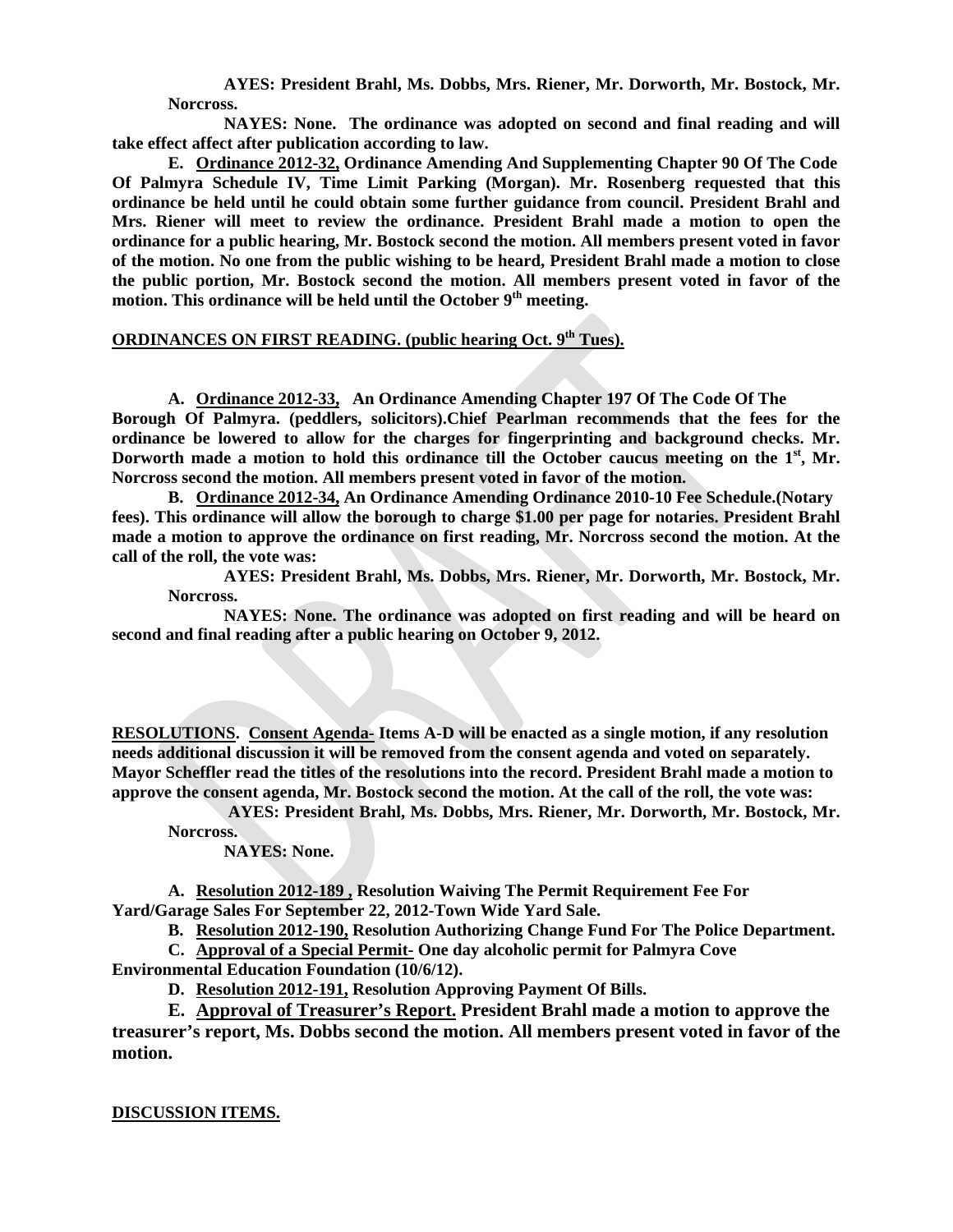**A. Sign Ordinance. Mrs. Riener reported that this ordinance is still in committee.** 

**B. Sidewalk Ordinance. President Brahl discussed that this ordinance needs some work on the language for clarification of the role of the shade tree and what inspections are going to be required. Mrs. Kilmer informed council that the permit fee is \$46.00 by ordinance. The ordinance will be introduced on first reading at the next regular council meeting.** 

**C. Scoreboard-Mr. Norcross requested that this discussion be held till next month.** 

**D. Liens for property maintenance. This discussion will be held till next month.** 

**E. Trash pickup for schools and trash specifications. Mr. Gural discussed that with the new contract the schools will be picked up two times a week in the school year and once a week during the summer months. The current discussion is to have the trash collection changed to Tues and Friday, since Mondays are usually a holiday and cause some confusion. Due to the nature of the contract discussion, this issue will be continued in executive session.** 

**F. Class 1/volunteers. This discussion was tabled till next meeting.** 

**G. Noise Ordinance. Chief Pearlman requested the need to review the noise ordinance, especially for residents and contractors working on their homes. Mr. Rosenberg explained that this ordinance was reviewed a few years ago and that the state law requires a certified noise officer if the ordinance is too strict or a person can always take someone to court if they wish to sign a complaint.** 

**H. Animal Control. Mayor Scheffler explained that Willingboro Township is working with the Borough to have them take off the animal control on September 17, 2012. The Chief and Administrator will meet with Willingboro later in the week.** 

**I. Contractors-Waste and Debris. Mr. Rosenberg requested this discussion be held till next meeting.** 

**J. Donation to Halloween Parade. Mayor Scheffler explained that the Halloween** 

**Committee has become their own corporation and that the borough will transfer the funds to them. Mr. Gural explained that the borough has done some of the printing for the parade and also various charges have been applied to the borough. The majority of the expenses will come from the Halloween Committee funds. Council discussed taking the \$1600 left in the public events account and \$500. from council's expense for a donation to the Halloween parade. President Brahl made a motion to donate funds to the Halloween Committee, Ms. Dobbs second the motion. All members present voted in favor of the motion.** 

- **K. League of Municipalities. Mayor Scheffler requested that anyone going to the League of Municipalities let Mrs. Sheipe know by October 1st for pre-registration.**
- **L. Best Practice Checklist. The NJ Division of Local Government Services requires the Best Practice Inventory to be reviewed by the Borough Council at a regular council meeting. Mr. Gural read and explained each question and answer of the inventory. The Borough scored 48 out of 50 for a 96% score which will entitle the Borough to the full amount of the aid disbursed by the state. The inventory is attached as part of the minutes**
- **M. Vacancies on Board of Health. Mayor Scheffler announced that the Borough is looking for a resident to fill vacancies on the board of health.**

# **COMMITTEE REPORTS.**

**POLICE- Mr. Dorworth report that the police report is on file. President Brahl read a letter of thank you to the police department and emergency squad for the quick response to a call.** 

**CONSTRUCTION/SHADE TREE. Mrs. Riener reported that the report for the construction/zoning/fire official is on file. Mrs. Riener discussed that she has not received a report from the shade tree committee and will reach out to them.** 

**PUBLIC WORKS/SEWER. Ms. Dobbs reported that the public works/sewer department report has been received and the new street sweeper was delivered today to the Borough.** 

**FINANCE- President Brahl reported that the revalue is still taking place throughout the borough.** 

**STUDENT REPRESENTATIVE.U Ms. Kane informed council that the school will be holding a mock election for the upcoming presidential election.**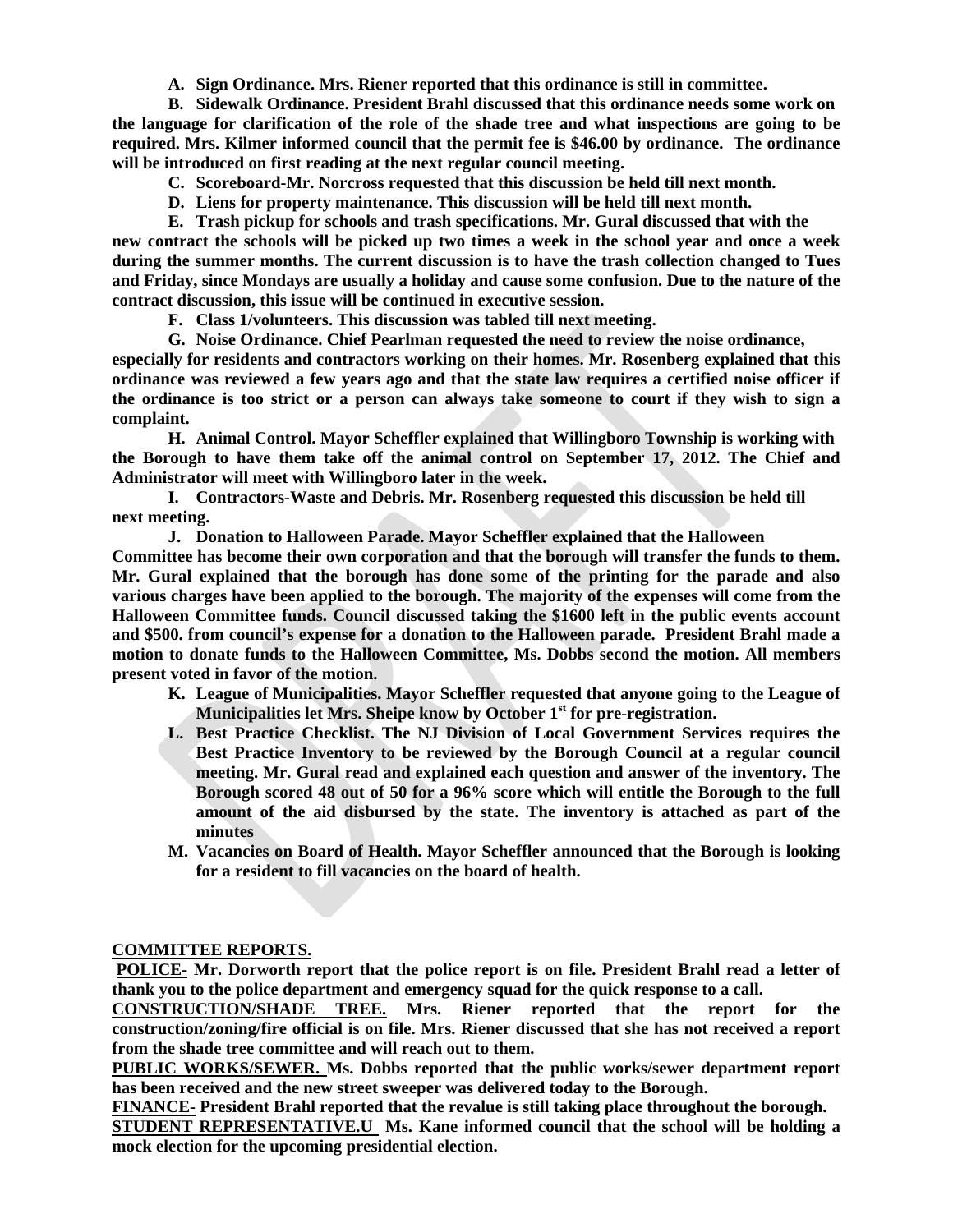**PUBLIC EVENTS. Mr. Norcross informed council that on Saturday, September 22, 2012 at 3pm there will be a dedication at Legion Field the plague is already there. The town wide yard sale is on September 22 as well. Mayor Scheffler reported that the Borough will be holding a formal ceremony every five years for 911 and remind everyone to fly the flag.** 

**ADMINISTRATOR REPORT. Mr. Gural requested a resolution for awarding bidding services to Environmental Resolutions for the firehouse generator. Resolution 2012-192 Resolution Awarding Engineering Services For The Independence Fire Company Generator Replacement To Environmental Resolutions. President Brahl made a motion to approve the resolution, Mr. Norcross second the motion. At the call of the roll, the vote was:** 

**AYES: President Brahl, Ms. Dobbs, Mrs. Riener, Mr. Bostock.** 

 **NAYES: None.** 

 **ABSTAIN: Mr. Dorworth and Mr. Norcross.** 

**Resolution 2012-193, Resolution Rescinding The Award To GenServe For The Purchase Of Diesel Genset And Transfer Switch-Electronic Control For The Independence Fire Company #1. President Brahl made a motion to approve the resolution, Mr. Norcross second the motion. At the call of the roll, the vote was:** 

**AYES: President Brahl, Ms. Dobbs, Mrs. Riener, Mr. Bostock.** 

 **NAYES: None.** 

 **ABSTAIN: Mr. Dorworth and Mr. Norcross.** 

**Mr. Gural recommend a resolution for the community center system improvements for engineering in the amount not to exceed \$2500.00. Resolution 2012-194, Resolution Awarding Engineering Services For The Community Center CCTV System Improvements To Environmental Resolutions Inc. President Brahl made a motion to approve the resolutions, Mr. Dorworth second the motion. At the call of the roll, the vote was:** 

 **AYES: President Brahl, Ms. Dobbs, Mrs. Riener, Mr. Dorworth, Mr. Bostock and Mr. Norcross.** 

 **NAYES: None.** 

**Resolution 2012-195, Resolution Awarding Engineering Services For The Odor Control Improvements Phase 1 To Environmental Resolutions Inc. President Brahl inquired about the cost to the borough if the testing works. Mr. Gural replied that the chemicals alone would cost upto \$7,000. plus additional expenses. Mrs. Riener made a motion to approve the resolution, Mr. Dorworth second the motion. At the call of the roll, the vote was:** 

 **AYES: President Brahl, Ms. Dobbs, Mrs. Riener, Mr. Dorworth, Mr. Bostock and Mr. Norcross.** 

 **NAYES: None.** 

**Resolution 2012-196, Resolution Authorizing Land Engineering To Prepare and Advertise Bids For The Community Center Amenities In An Amount Not To Exceed \$1,000.00. Mr. Dorworth made a motion to approve the resolution, Mr. Norcross second the motion. At the call of the roll, the vote was:** 

**AYES: President Brahl, Ms. Dobbs, Mrs. Riener, Mr. Dorworth, Mr. Bostock and Mr. Norcross.** 

 **NAYES: None.** 

**PUBLIC COMMENTS. President Brahl made a motion to open the meeting to the public, Mr. Bostock second the motion. All members present voted in favor of the motion.** 

**Ms. Veitenheimer –Rowland informed council that she had forwarded a sample noise ordinance from the county board of health last year to borough council for their review. The ordinance required the measuring of the noise by a certified person.** 

**Mr. Radar-Harbour Drive discussed the placement of the American Flag at a group setting and also in front of public buildings.** 

**Mr. Schwering-Garfield Avenue- thank council for the excellent score on the state's Best Practice Checklist.** 

**Chief Pearlman informed council that September 29th is Take Back NJ which allows residents to drop off unused medications to the police department. The Palmyra police department accepts**